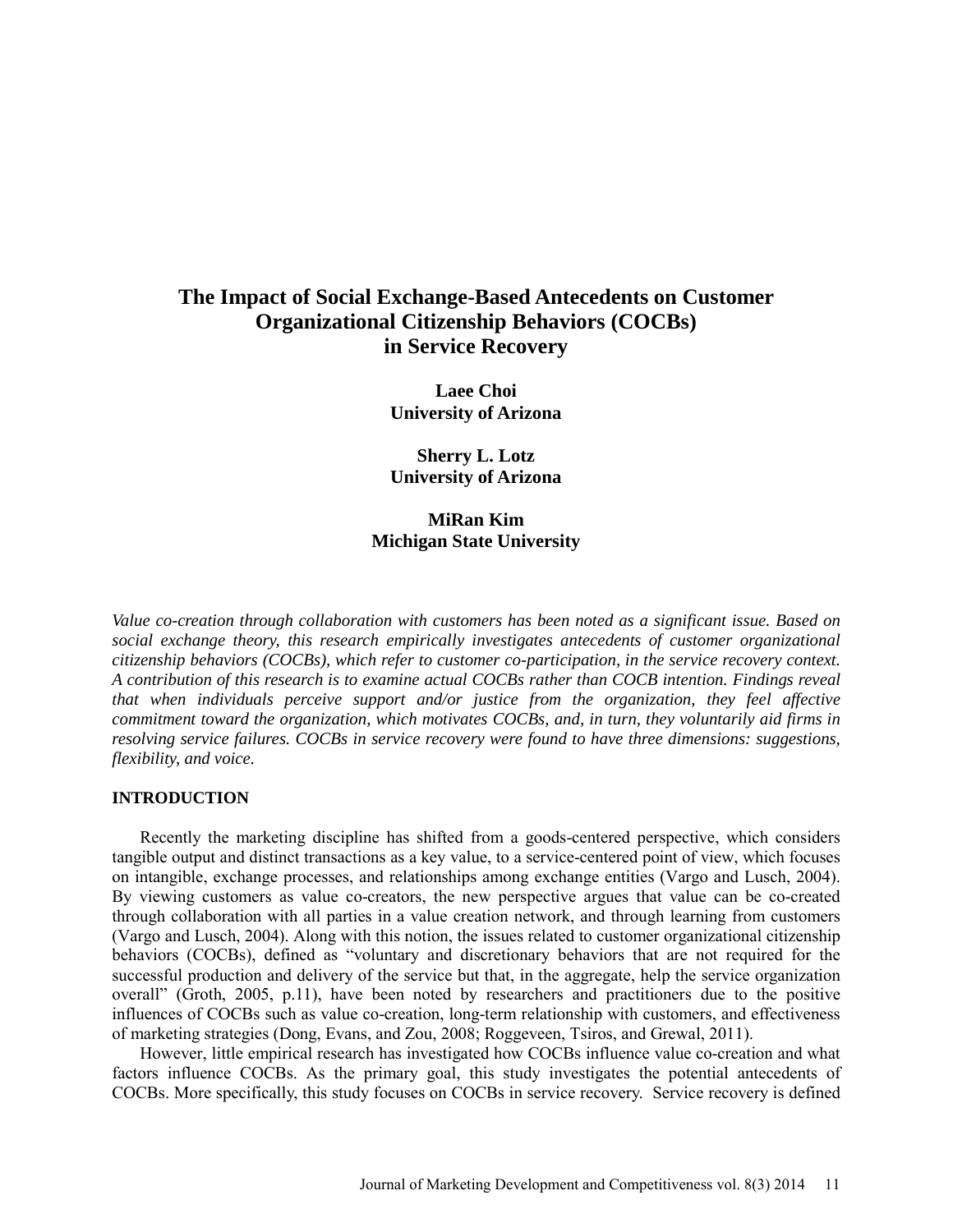as the actions provided by an organization as a response to a service failure (Gronroos, 1988), because customers can actively suggest ways in which to recover the service failure and apply their skills or knowledge to resolve the problem (Dong et al., 2008). Most research in organizational citizenship behaviors (OCBs) has been performed in organizational settings such as employees' voluntary or extrarole behaviors for their organizations. Considering customers as partial employees, characterized as coproducers who contribute inputs, much like employees, who influence the organization's productivity (Bowen, Schneider, and Kim, 2000), this study provides empirical support and suggests the possibility of *customers'* citizenship behaviors for the organization by applying social exchange theory in organizational literature to customer behavior in the service recovery situation.

This examination also seeks to measure actual COCBs in service recovery, that is, those behaviors that customers in reality performed when service failure occurred and was restored. Previous research has mainly focused on intention or willingness of COCBs rather than on actual COCBs, by examining the effect of loyalty (Bove, Pervan, Beatty, and Shiu, 2009) or perceived justice (Yi and Gong, 2008) on COCBs. However, this study measures actual COCBs in service recovery by conceptualizing the actual COCB as a consequence of the motivation of COCBs, which refers to the psychological processes that cause the arousal, direction, and persistence of COCBs (Mitchell, 1982). In addition, this study strives to confirm three dimensions (i.e., suggestions, flexibility, and voice behavior) of COCBs in service recovery situations. This approach is an important contribution in that there is no consistent scale to measure COCBs in specific situations such as service recovery.

Following is a brief explanation of social exchange theory and a literature review regarding COCBs and relevant antecedents. Next, the conceptual model and hypotheses to be tested are presented (see Figure 1). Specifically, the conceptual model hypothesizes that social exchange-based antecedents (i.e., customer's perception of organizational support, customer's perception of organizational justice, and affective commitment) positively influence motivation of COCBs, and, in turn, results in COCBs in service recovery. Lastly, the study's results and managerial and research implications are provided.

#### **THEORETICAL BACKGROUND**

#### **Social Exchange Theory**

Unlike traditional economic exchange based on the quid pro quo exchange of tangible resources (Blau, 1964), social exchange includes intangible social costs and benefits (e.g., friendship and caring) but does not require reciprocal rewards such as return of investment (Gefen and Ridings, 2002). Researchers have characterized social exchange as an exchange through socio-emotional benefits, mutual commitment and trust among parties, and a long-term relationship (Blau, 1964; Van Dyne, Graham, and Dienesch, 1994). Also, social exchange is based on the implied cooperative intentions among parties in exchange interaction, which refer to a party's belief that the other party will provide reciprocal rewards (Blau 1964; Emerson, 1976).

Social exchange theory has been the major foundational framework of organizational research such as organization-employee relationship (Bolino, Turnley, and Bloodgood, 2002) and employee organizational citizenship behaviors (Organ, 1990). Rupp and Cropanzano (2002) state that people in social exchange relationships are more likely to identify with parties with whom they are engaged compared to those in economic exchange relationships. This difference reflects how employees in a favorable relationship of social exchange are more likely to take part in behaviors that lead to positive consequences for the organization because they may identify the well-being of the organization with their own well-being and because they may perceive a responsibility to help the organization (Lavelle, Rupp, and Brockner, 2007).

In the organizational literature, employee voluntary behaviors such as OCBs are considered important behavioral outcomes that explain social exchange relationships between employees and their organization. By expanding this notion to customer behaviors and considering customers as partial employees, it makes sense that a customer in a social exchange relationship with an organization can engage in OCBs such as helping employees, providing constructive ideas to their organization, and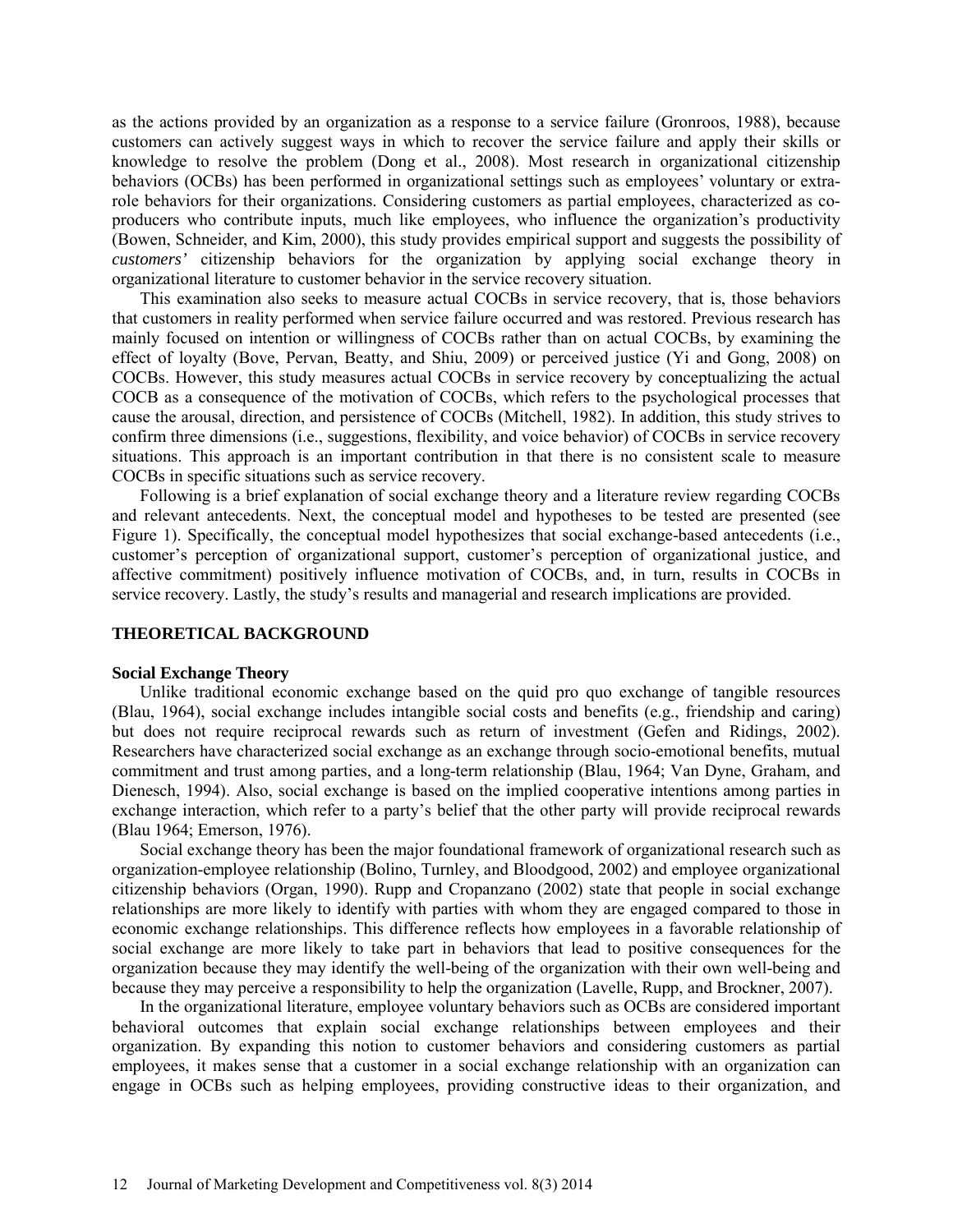making suggestions through their ideas and knowledge to improve the performance or offerings of the organization.

## **LITERATURE REVIEW AND HYPOTHESES DEVELOPMENT**

### **Motivation of COCBs and COCBs in Service Recovery**

COCBs are considered as specific and extended forms of customer participative behavior, which refer to customer participation in the creation of the core offering (Lusch and Vargo, 2006). COCBs are conceptualized as the customer's extra-role or voluntary performances, which are discretionary behaviors beyond in-role or required performances. More specifically, some researchers have distinguished two types of customer value co-creation behaviors: customer participation or customer coproduction and COCBs (Groth, 2005; Yi and Gong, 2013). While customer participation or coproduction refers to in-role or required actions for value co-creation, COCBs represent extra-role or discretionary behaviors that can provide extraordinary value to the firm but are not required for successful value co-creation (Groth, 2005).

Studies conducted on customer participation or coproduction have proposed that the customer's motivation to participate in organizational events is a significant antecedent of actual participation (Kelley, Donnelly, and Skinner, 1990; Bettencourt, Ostrom, Brown, and Roundtree, 2002). In addition, Buttgen, Schumann, and Ates (2012) confirmed motivation to coproduce as a predictor of coproduction behaviors, by pointing out that a customer's motivation to engage in coproduction is the most important requirement for coproduction behavior in the service production process (Bettencourt et al., 2002; Dellande, Gilly, and Graham, 2004). Given this background, we argue that the motivation for COCBs positively influences actual COCBs when an organization is in trouble or experiences difficulties. However, most previous studies have focused on investigations of intention of COCBs, rather than actual COCBs, which customers have experienced in reality. Recently, some researchers have viewed OCBs as actual behaviors, which arise from personal motivations to understand what produces beneficial actions or prosocial work behaviors (Finkelstein, 2008; Rioux and Penner, 2001), rather than intention or willingness of COCBs.

This study focuses on *COCBs in a service recovery* situation, defined as *a customer's voluntary and discretionary behaviors to aid the organization in devising a remedy for its service failure*. Dong et al. (2008) argued that it is possible that customers actively engage in co-creating solutions for service failures because these failures give customers an opportunity to apply specialized knowledge and skills related to the failed service. Roggeveen et al. (2011) also demonstrated that co-creation is effective as a service recovery strategy when customers consider it positively and voluntarily. Buttgen et al. (2012), in a first study of its kind, recently empirically confirmed that customers' motivation to coproduce is positively related to customer coproduction behavior in a health-related training context. Thus, this study predicts the positive relationship between the motivation toward COCBs and actual COCBs to restore a service failure.

# *H1. Motivation of COCBs has a positive impact on actual COCBs in service recovery.*

### **Customer's Affective Commitment to an Organization and Motivation of COCBs**

The organizational commitment meta-analysis of Meyer, Stanley, Herscovitch, and Topolnytsky (2002) revealed a direct and positive correlation between employee's affective commitment and prosocial behavior including OCBs. According to social exchange theory, employees who are strongly committed to their organization tend to reciprocate by showing behaviors that benefit the organization. This notion is in line with Organ's (1990) argument, in that organizational commitment is a significant factor that sustains the direction and incentives that lead to an organizational participant's behavior. Similarly, Meyer, Allen, and Smith (1993) argued that affective commitment, which is defined as "an affective or emotional attachment to the organization such that the strongly committed individual identifies with, is involved in, and enjoys membership in the organization" (Allen and Meyer, 1990, p.2) is closely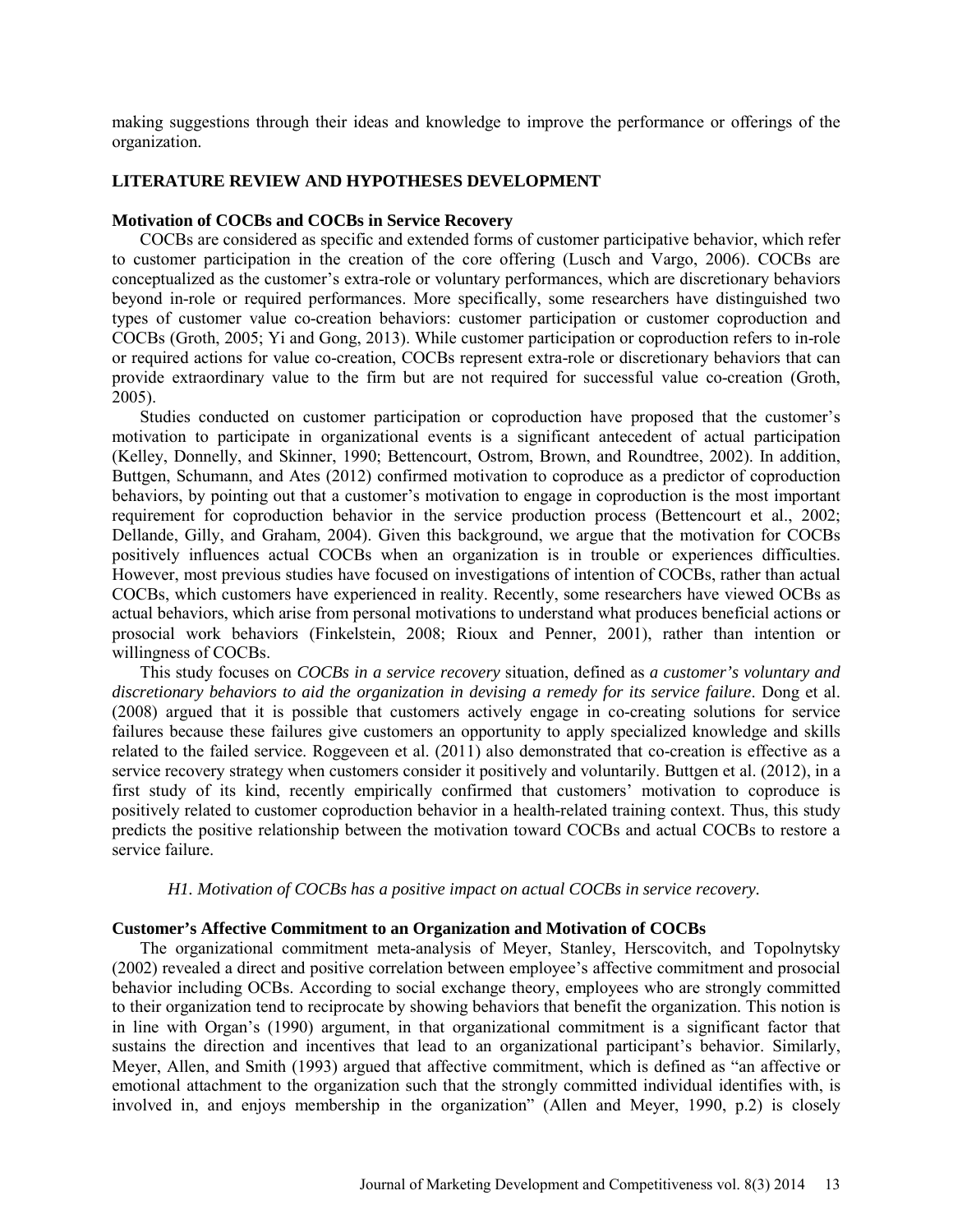associated with perceptions of positive affective states, which facilitate proactive behaviors such as cooperation and problem solving. O'Reilly and Chatman (1986) empirically found that a good fit between an employee and an organization influences increased levels of employee philanthropy and helping behavior for the organization. Carmeli (2005) supports that a strong affective commitment to an organization generates a high value of OCBs.

Applying these principles from the employee-employer setting, when customers have a strong affective commitment to a particular organization, they are more likely to be motivated to perform OCBs. According to Ennew and Binks (1999), customers who are affectively committed to an organization tend to support their beliefs by actively participating in the organization's activities. Keh and Teo (2001) also suggested that customer commitment is positively related to COCBs, including customer cooperation, customer participation, and customer tolerance. Bettencourt (1997) empirically confirmed the positive effect of customer commitment on customer participation in organizational issues. More recently, Bove et al. (2009) empirically investigated how a customer's commitment to a specific service worker, potentially perceived as a representative of the organization, influences COCBs. Thus,

*H2. Customers' affective commitment to the organization has a positive impact on motivation of COCBs.*

### **Antecedents Based on Social Exchange Theory and Customers' Affective Commitment**

*Customers' Perception of Organizational Support (CPOS)* 

According to the organizational literature, employees can form global perceptions of the extent to which they are valued and cared about by the organization, called perceived organizational support (POS) (Eisenberger, Huntington, Hutchison, and Sowa, 1986). Rhoades and Eisenberger (2002) argue that POS results in a perceived obligation to care about the welfare of an organization and to assist the organization to achieve its goals. Thus, POS should not only fulfill socio-emotional desire, e.g., for organizational membership or social identity, but also strengthen employees' beliefs that the organization will reward their efforts (Rhoades and Eisenberger, 2002). Customers, as partial employees, can also perceive that an organization that interacts with them cares and supports them, namely *customer's perception of organizational support (CPOS)*. Eisenberger et al. (1986) argue that customers should feel that the organization understands their needs, acts in their best interests, and offers the best service possible. This kind of organizational caring and support is most likely to influence customers' perceptions and behaviors (Keh and Teo, 2001).

In the marketing and customer behavior discipline, social exchange infers that individuals are more likely to commit to an object that they believe treats them in a responsible manner because people tend to direct their reciprocation efforts toward the source or the object that provides benefits to them (Blau, 1964). Given this theoretical support, Foa and Foa (1980) found that the perception of obligation to care for an organization's welfare based on POS improves the affective commitment to the organization. More recently, Shore, Tetrick, Lynch, and Barksdale (2006) also demonstrated the positive effect of POS on employee OCBs by suggesting the mediating role of affective commitment. In line with this reasoning, Yi and Gong (2008) found that CPOS influences positive affect such as satisfaction in the service setting. Similarly, Bettencourt (1997) empirically confirmed the positive effect of CPOS on customer's commitment to a firm, which results in customer voluntary performance including loyalty, cooperation, and participation.

*H3. CPOS positively influences customers' affective commitment to the organization.*

#### *Customer's Perception of Organizational Justice (CPOJ)*

The concept of justice has been explored in organizational literature based on equity theory and social exchange theory. Researchers have conceptualized organizational justice in different ways, from an evaluation of fairness derived from the procedures of an organization (Thibaut and Walker, 1975) to an emphasis on consistent treatment and investigation of interpersonal treatment (Bies and Moag, 1986).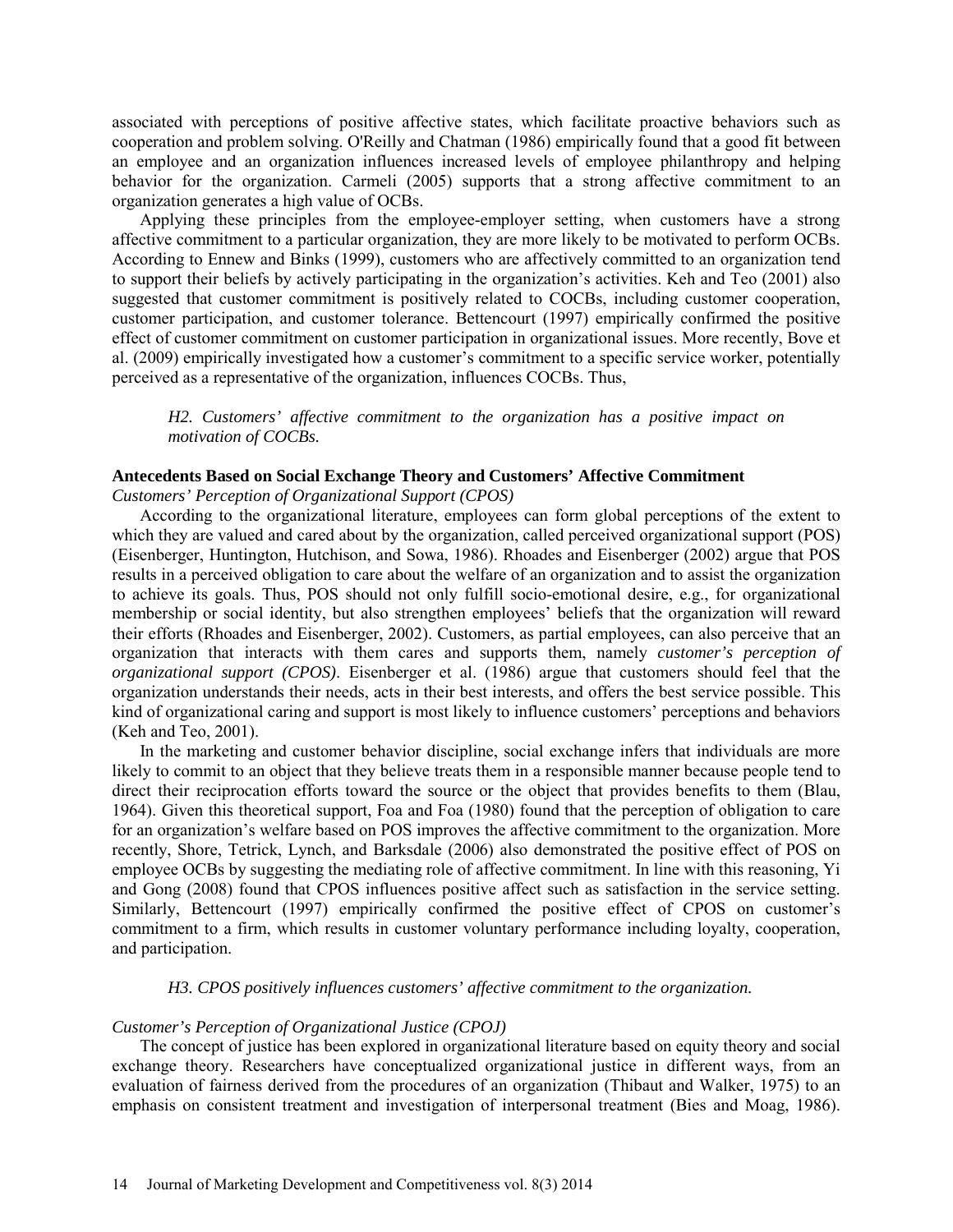Specifically, distributive justice focuses on an employee's perception of equal balance in terms of the ratio of their contributions to their organization to compensation received from the organization. Procedural justice is related to employee's fairness perceptions of organizational processes (Tyler, Degoey, and Smith, 1996), and interactional justice refers to employees' fairness perceptions about the quality of interpersonal treatment (Bies and Moag, 1986).

Researchers have argued that employees' perception of organizational justice leads to voluntary or discretionary behaviors such as OCBs (Greenberg, 1993; Moorman, 1991). However, the findings are inconsistent as to whether one dimension of organizational justice (i.e., distributive, procedural, and interactional) is stronger than the others in its impact on attitudes toward, or behaviors for, an organization. For example, Sweeney and McFarlin (1993) found that procedural justice has a stronger relationship with organizational commitment than distributive justice. Greenberg (1993) confirmed that distributive justice is a stronger predictor of organizational commitment than procedural justice. Given the inconsistent findings concerning the relative significance of dimensions, some researchers have recently suggested the need for a shift in the investigation to overall justice by combining the three types of justice. This need for a shift arises because the current three justice types have been shown to be both inappropriate and inaccurate as measurements of the overall justice that individuals experience in various situations (Ambrose and Schminke, 2009). Additionally, overall perception of organizational justice is a function of evaluation of the organization, which stems from all three dimensions.

Accordingly, Blodgett, Granbois, and Walters (1993) used a global measure of perceived justice that reflects the three dimensions of justice to test the customer compliant behavior model, showing acceptable reliability. The findings show that overall perceived justice has a significant influence on repatronage and positive word-of-mouth. More recently, Matos, Rossi, Veiga, and Vieira (2009) also found a positive relationship between justice perception and customer satisfaction in service recovery situations by using perceived organizational justice as a unidimensional construct in the same manner as performed by Blodgett et al. (1993).

Lind and Tyler (1988) found that when employees perceive themselves to be fairly treated, they are more likely to feel a strong sense of belonging to their organization, resulting in higher commitment to it. Although some researchers have investigated the effect of perceived justice on satisfaction, trust, and behavioral intention (Matos et al., 2009), customers' organizational commitment has not been solely examined as a direct outcome of perceived organizational justice. However, considering the positive effect of perceived organizational justice on employee's affective commitment in the organizational literature, it is argued that perceived organizational justice positively affects a customer's commitment to a firm.

*H4. CPOJ positively influences customers' affective commitment to the organization.*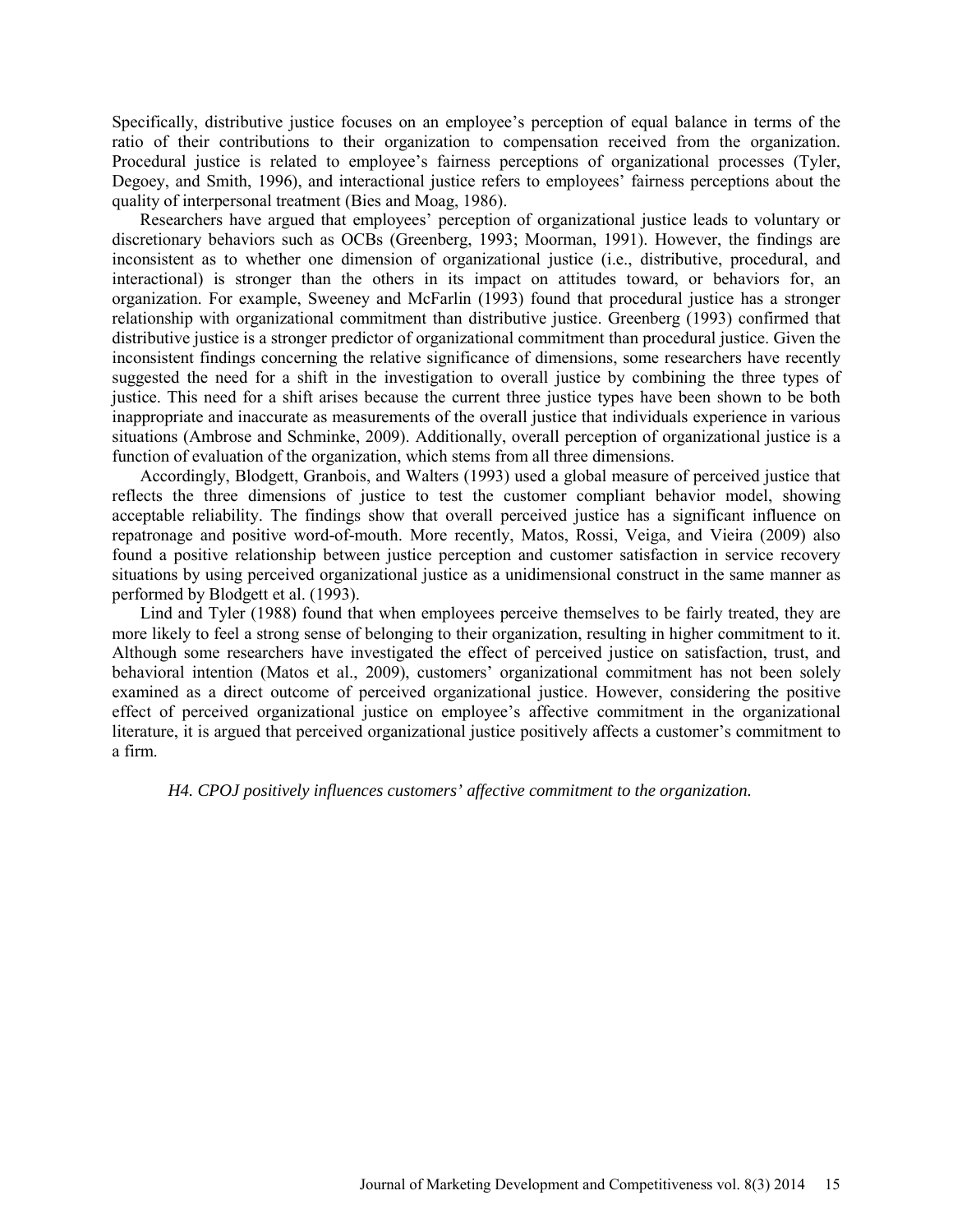## **FIGURE 1 CONCEPTUAL MODEL: SOCIAL EXCHANGE-BASED ANTECEDENTS OF COCBS IN SERVICE RECOVERY**



#### **METHOD**

### **Data Collection and Sample**

An online survey was conducted with students enrolled in a large, Midwestern and a Southwestern university. Respondents were asked to think of a service provider or retailer that they frequently patronize and answered questions about perceptions of support and justice from, and affective commitment toward, the service provider or retailer. Subsequently, respondents were also asked if they experienced a service failure within the past six months with the service provider or retailer and if they conducted voluntary behaviors related to service recovery. The order in which questions were asked insured that measures pertaining to their commitment, perceived justice, etc. toward the retailer/service provider, at the present time, would not be tainted by a focus on a past service failure/recovery experience discussed at the beginning of the survey. Given that the majority of respondents may not have experienced a service failure in which they complained, it was expected that the number of useable responses for the purpose of this study would be a small proportion of the total collected.

Questionnaires were distributed to a total of 232 individuals and reminder e-mail was sent to respondents after three days to induce participation. Out of a total of 224 surveys that were collected, we obtained 62 usable surveys to test our hypotheses because those 62 respondents experienced service failure and service recovery with their service provider or retailer in the past six months. Gender distribution of 62 participants was 33.9% male and 66.1% female. Ethnic distribution was 61.3% White/European, 14.5% Asian/Middle Eastern, 6.5% Black/African-American, and 17.7% other ethnicities.

#### **Measures**

All antecedents were adopted from previous studies (Eisenberger et al., 1986; Ambrose and Schminke, 2009). Those derived from the organizational literature were adapted for the services context. All questions regarding the five constructs were measured using 7-point Likert scales (1=strongly disagree and 7=strongly agree).

Fourteen items for *CPOS* were employed from Bettencourt (1997), and *CPOJ* was measured with seven items such as "Overall, I believe that the service provider/retailer is a fair organization." Additionally, scales to assess a*ffective commitment* were adopted from Vandenberghe et al. (2007) (e.g., "I feel emotionally attached to the service provider/retailer."). Five items were adapted to this study's context, based on Buttgen et al. (2012), to measure the relatively new *motivation of COCBs* construct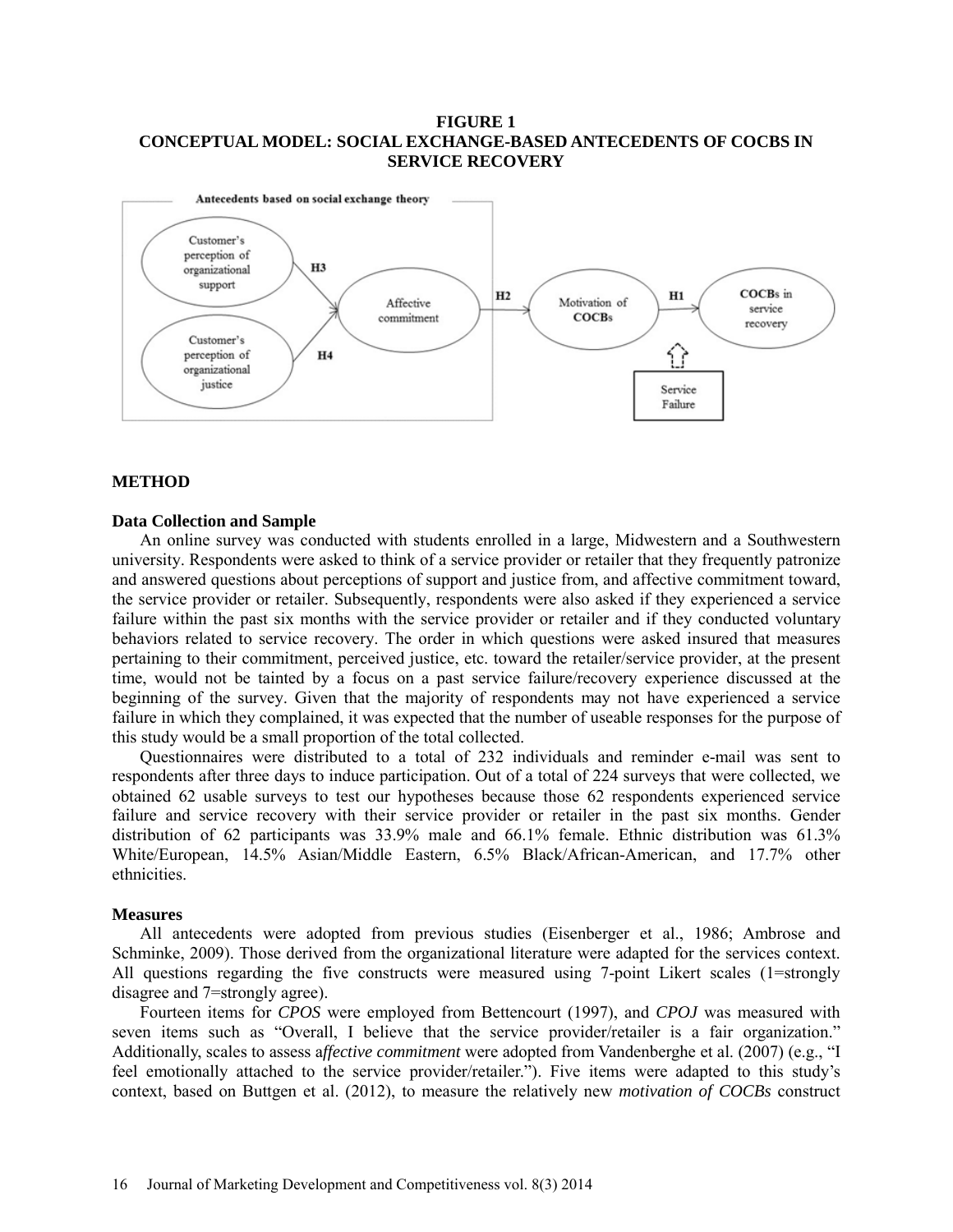such as "I am willing to behave just according to the rules and policies of the service provider/retailer." (reverse order).

Recently, some studies have developed scale items to measure COCBs in a wide variety of contexts (Groth, 2005; Bove et al., 2009; Yi and Gong, 2013). Groth (2005) suggests that recommendations, helping other customers, and providing feedback are components of COCBs. Bove et al. (2009) argue that there are eight dimensions that compose COCBs, including positive word-of mouth, suggestions, policing of other customers, voice, and flexibility or sportsmanship. Of these dimensions that represent general COCBs, suggestions, flexibility, and voice behavior were selected as appropriate dimensions for this study because they are related to COCBs in the service recovery situation. *Suggestions* refer to consumers' actions to provide service providers with ideas and skills, and *flexibility* represents customers' behaviors to adapt to occasions beyond service providers' control (Bettencourt, 1997). *Voice behavior* pertains to customers' complaint actions to service providers when problems occur, to offer the opportunity to resolve problems (Singh, 1988). Six items from Bove et al. (2009), five items from Garma and Bove (2009), and four items from Bove et al. (2009) were used to assess suggestions, flexibility, and voice behavior dimensions of *actual COCBs in service recovery*, respectively.

# **RESULTS**

#### **Reliability and Validity Testing**

Exploratory factors analysis (EFA) was performed to identify underlying factors comprising *COCBs in service recovery* by using principal component analysis with varimax rotation. The analysis produced three factors: suggestions, flexibility, and voice behaviors. The five items with a low factor loading  $( $40$ )$ or with high cross-loading values were dropped. After the deletion process, the total variance of the three factors was 85% with an Eigenvalue greater than 1.0 for all factors. In addition, the Cronbach's alpha of each factor exceeded .70 (i.e., suggestions:  $\alpha$ =.95; flexibility:  $\alpha$ =.85; voice behavior:  $\alpha$ =.90), representing good internal consistency among items within each dimension and showing acceptable reliability.

To precisely confirm the dimensionality of the newly-developed scale of COCBs in service recovery, a confirmatory factor analysis (CFA) was employed. CFA offers a more rigorous explanation of dimensionality as compared to EFA (Olorunniwo, Hsu, and Udo, 2006). Using Amos 5.0 software, a CFA was implemented not only to assess suitability of the items for measuring the three constructs but also to indicate the relationship between the indicators and their associated factor dimensions. Confirming the EFA result, all of the ten indicators had acceptable item reliability  $(>= 50)$ . In addition, the result revealed that construct reliability  $(CR)(\geq 70)$  and average variance extracted  $(AVE)(\geq 50)$  of all three factors were satisfied with recommended standards for reliability and unidimensionality (see Table 1). These results confirmed the internal consistency of indicators measuring each construct and validity of each construct to measure its respective construct. If AVE is greater than the squared correlation coefficient between factors, the discriminant validity is satisfactory. All three dimensions of *COCBs in service recovery* were satisfied with this criterion indicating sufficient discriminant validity (see Table 2).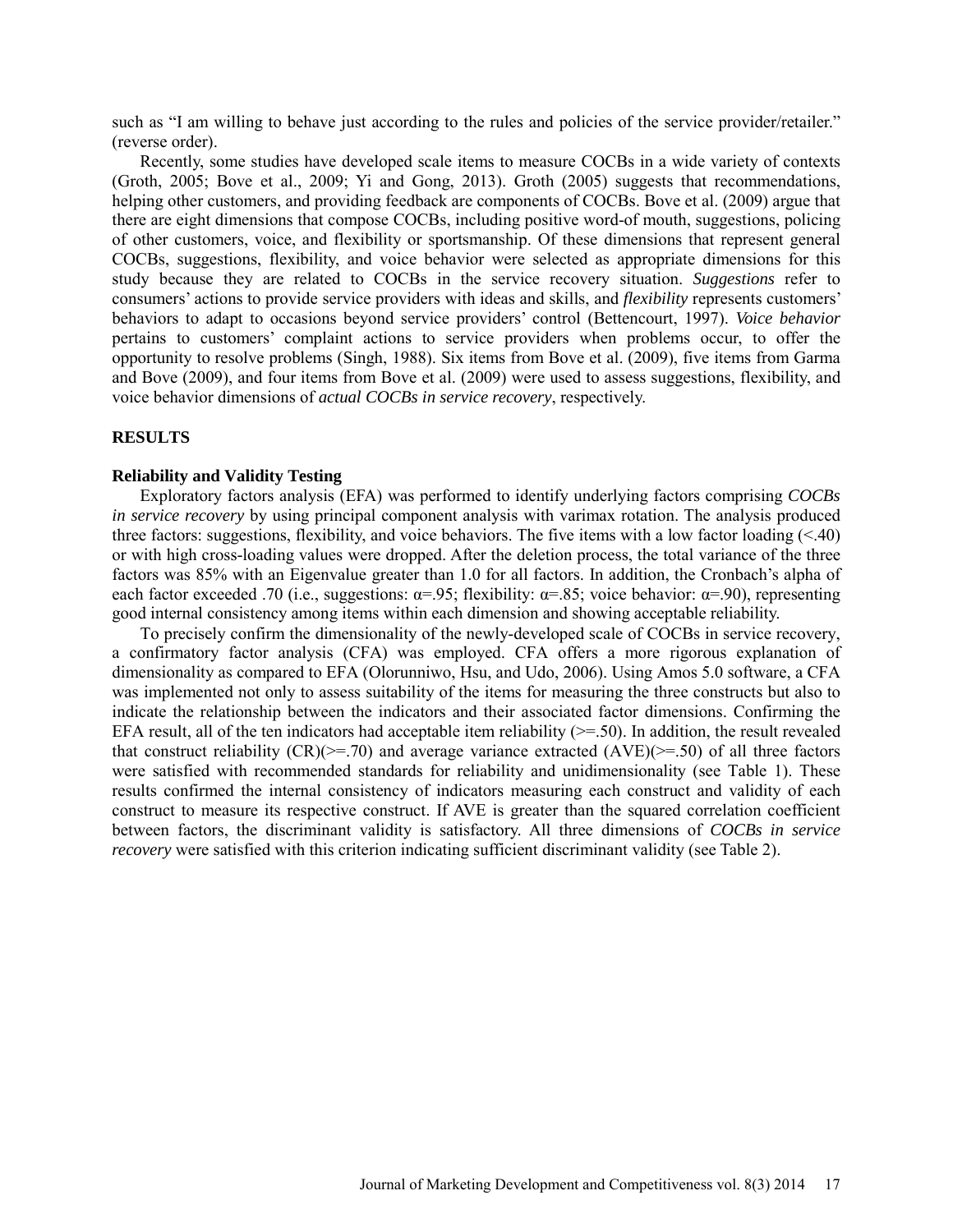| Factors/Items                   | <b>EFA</b> |          |          | <b>CFA</b>          |                          |            |
|---------------------------------|------------|----------|----------|---------------------|--------------------------|------------|
|                                 | Factor 1   | Factor 2 | Factor 3 | Item<br>Reliability | Construct<br>Reliability | <b>AVE</b> |
| Factor 1: Suggestions           |            |          |          |                     |                          |            |
| $\bullet$ V <sub>1</sub>        | .83        |          |          | .75                 |                          |            |
| $\bullet$ V <sub>2</sub>        | .90        |          |          | .89                 | .96                      | .81        |
| $\bullet$ V3                    | .82        |          |          | .81                 |                          |            |
| $\bullet$ V4                    | .88        |          |          | .88                 |                          |            |
| $\bullet$ V <sub>5</sub>        | .81        |          |          | .74                 |                          |            |
| <b>Factor 2: Flexibility</b>    |            |          |          |                     |                          |            |
| $\bullet$ V <sub>6</sub>        |            | .90      |          | .75                 | .87                      | .76        |
| $\bullet$ V7                    |            | .89      |          | .78                 |                          |            |
| <b>Factor 3:</b> Voice behavior |            |          |          |                     |                          |            |
| $\bullet$ V <sub>8</sub>        |            |          | .84      | .87                 |                          |            |
| $\bullet$ V9                    |            |          | .85      | .65                 | .90                      | .76        |
| $\bullet$ V <sub>10</sub>       |            |          | .84      | .76                 |                          |            |
|                                 |            |          |          |                     | $\chi^2_{(31)} = 42.55$  |            |
| Eigenvalue                      | 4.02       | 1.86     | 2.62     | <b>Model fit</b>    | $CFI = .98$              |            |
| Variance %                      | 40.16      | 18.63    | 26.23    |                     | $TLI = .97$              |            |
| Cronbach's alpha                | .95        | .85      | .90      |                     | $SRMR = .03$             |            |
|                                 |            |          |          |                     | $RMSEA = 08$             |            |
|                                 |            |          |          |                     |                          |            |

# **TABLE 1 EFA AND CFA RESULTS: COCBS IN SERVICE RECOVERY**

*Note*: AVE=average variance extracted, CFI=Comparative Fit Index, TLI=Tucker-Lewis Index, GFI=Goodnessof Fit Index, SRMR=Standardized Root Mean Square Residual, RMSEA=Root Mean Square Error of Approximation

# **TABLE 2 CONVERGENT AND DISCRIMINANT VALIDITY: COCBS IN SERVICE RECOVERY**

|                   |     | 2   | 3   |
|-------------------|-----|-----|-----|
| 1. Suggestions    | .81 | .25 | .19 |
| 2. Flexibility    |     | .76 | .49 |
| 3. Voice behavior |     |     | .76 |

*Note*: The numbers in diagonal line are the average variance extracted (AVE) by each construct. The numbers above the diagonal are the squared correlation coefficients (SIC) between the constructs.

A second-order CFA was conducted in an effort to assess the reliability and validity strength of the *COCBs in service recovery* construct. All dimensions of the *COCBs in service recovery* construct were found to be significantly and positively related to the second-order construct as revealed by good model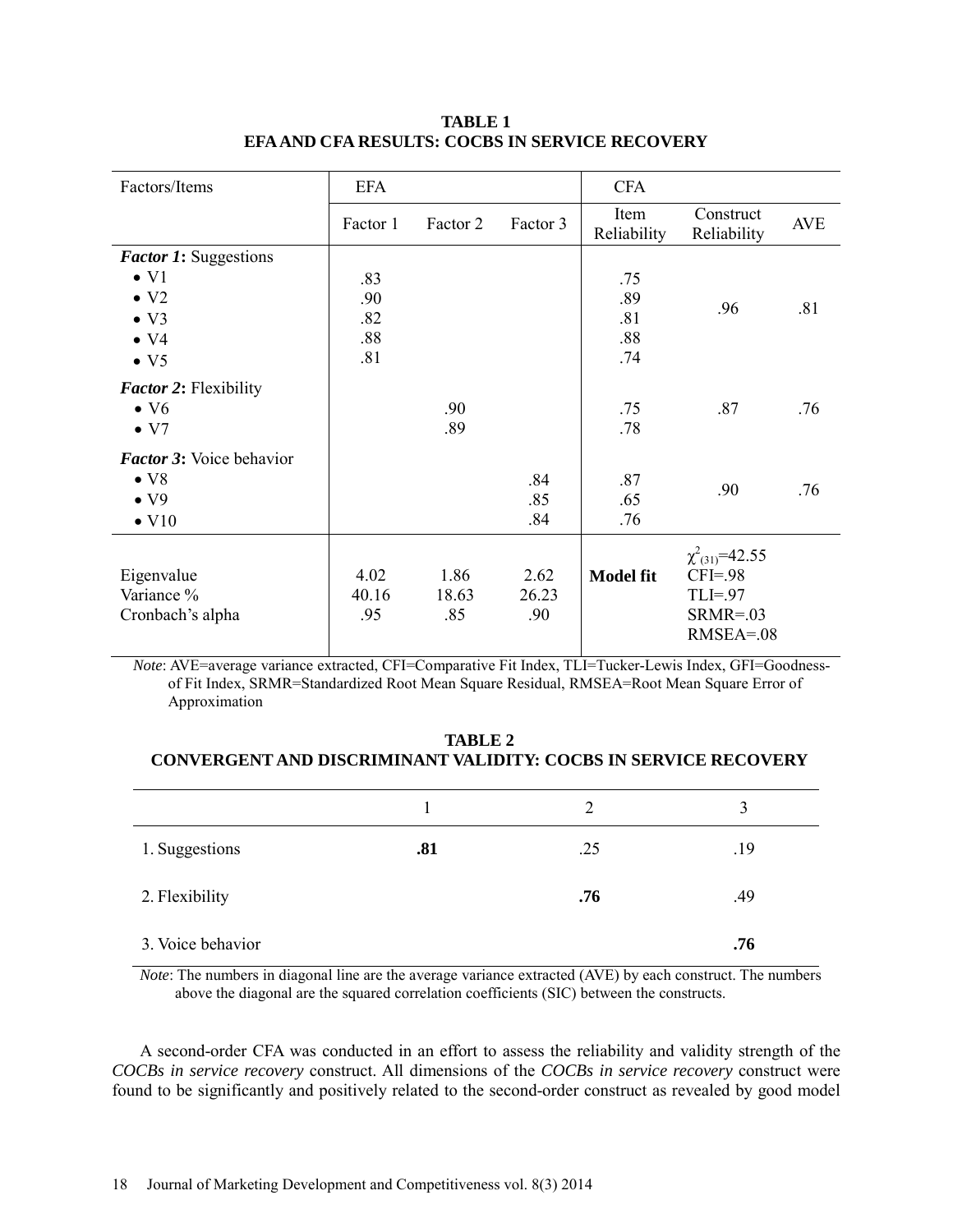fit (see Figure 2). Thus, the results support that suggestions, flexibility, and voice behavior dimensions serve as indicator variables for the corresponding second-order factor, *COCBs in service recovery*.

**FIGURE 2 SECOND-ORDER CFA OF COCBS IN SERVICE RECOVERY**



*Note*: \*\*\*p<.001, \*\*p<.01; Model Fit: χ²=42.545, df=31, CFI=.979, TLI=.970, SRMR=.035, RMSEA=.078

For the study's remaining variables (i.e., *CPOS, CPOJ, affective commitment, and motivation of COCBs*) exploratory factor analysis (EFA) was conducted. After deleting items with low factor loadings (<.40) from the EFA results, six items for *CPOS*, five items for *CPOJ*, three items for a*ffective commitment*, and two items for m*otivation of COCBs* were used to test the hypotheses. Reliability of each construct was acceptable (*CPOS*: α=.92; *CPOJ*: α=.93; *affective commitment*: α=.89; *motivation of COCBs*:  $\alpha$ =.83). To assess convergent and discriminant validity, CFA was again conducted by following the same procedure used with *COCBs in service recovery*. Reliability and unidimensionality of each construct were confirmed, as shown in the Table 3. The CFA result revealed good model fit to the data as follows:  $\chi^2$ =367.56, df=25, CFI=.92, TLI=.91, RMSEA=.08.

**TABLE 3 CONVERGENT AND DISCRIMINANT VALIDITY: SOCIAL EXCHANGE-BASED ANTECEDENTS AND COCBS** 

|                                        |     | $\mathcal{D}_{\mathcal{L}}$ | 3   | 4   |     |
|----------------------------------------|-----|-----------------------------|-----|-----|-----|
| 1. CPOS                                | .68 | .74                         | .22 | .12 | .10 |
| 2. CPOJ                                |     | .72                         | .13 | .03 | .06 |
| 3. Affective commitment                |     |                             | .75 | .37 | .26 |
| 4. Motivation of COCBs                 |     |                             |     | .71 | .25 |
| 5. Actual COCBs in service<br>recovery |     |                             |     |     | .58 |

*Note*: The numbers in diagonal line are the average variance extracted (AVE) by each construct. The numbers above the diagonal are the squared correlation coefficients (SIC) between the constructs.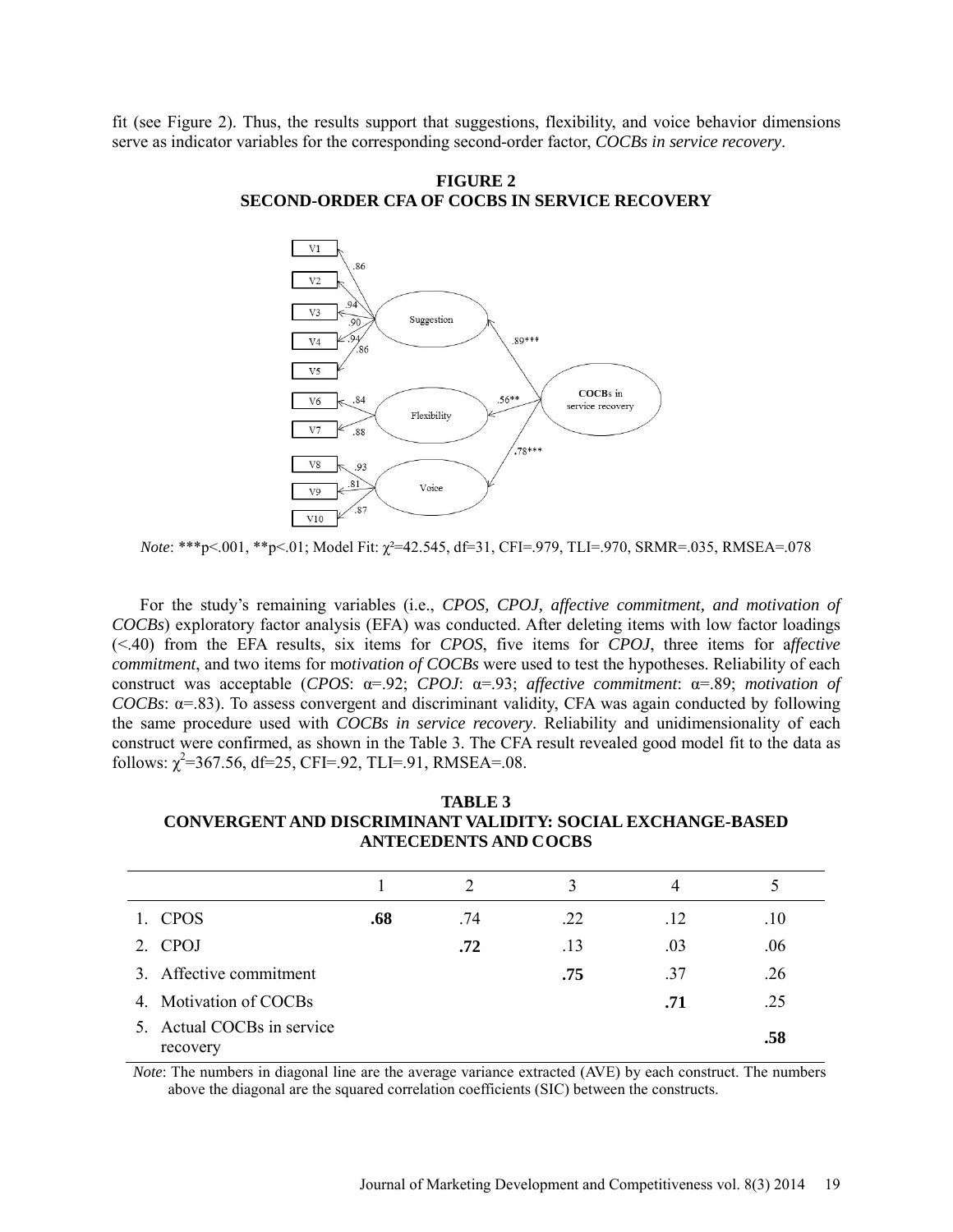#### **Hypotheses Testing**

According to Kline (2010), an ideal sample size-to-parameters ratio for structural equation modeling (SEM) is 20:1. Therefore, due to the study's sample size, regression analysis was considered the most appropriate method to test hypotheses.

*H1* predicted that *motivation of COCBs* has a positive influence on actual *COCBs in service recovery*. As indicated in Table 4, the beta weight for *motivation of COCBs* influence on actual *COCBs in service recovery* was statistically significant, thereby supporting *H1* ( $r^2$ =.15, p<.01). *H2* predicted a positive relationship between *affective commitment* to a firm and *motivation of COCBs*. As expected, the result revealed *affective commitment* is significantly positively associated with *motivation of COCBs* ( $r^2$ =.32, p<.001), supporting *H2*. The result of regression also showed that *CPOS* and *CPOJ* are positively related to *affective commitment* ( $r^2$ =.24, p<.001;  $r^2$ =.14, p<.01, respectively), supporting both *H3* and *H4*.

| <b>Hypothesis</b> | Dependent variable                  | Independent variable          | $R^2$ | F value | β   | T-value   |
|-------------------|-------------------------------------|-------------------------------|-------|---------|-----|-----------|
| H1                | Actual COCBs in<br>Service Recovery | Motivation of<br><b>COCBs</b> | .15   | 10.87   | .39 | $3.30**$  |
| H <sub>2</sub>    | Motivation of<br><b>COCBs</b>       | Affective<br>Commitment       | .33   | 29.51   | -57 | $5.43***$ |
| H <sub>3</sub>    | Affective<br>Commitment             | <b>CPOS</b>                   | .24   | 18.48   | .49 | $4.30***$ |
| H <sub>4</sub>    | Affective<br>Commitment             | CPOJ                          | .13   | 9 24    | 37  | $3.04**$  |

# **TABLE 4 REGRESSION RESULTS**

*Note*: \*\*\*p<.001, \*\*p<.01

In addition to regression analysis, we decided to subject the data to bootstrapping analysis in order to obtain estimates of the standard errors for the coefficients in regression (Anderson and Pomfret, 2000; Fattouh, Scaramozzino, and Harris, 2005). According to Simon and Usunier (2007), bootstrapping analysis helps researchers not only assess stability of parameters but also have more accurate parameters. Moreover, bootstrapping is particularly useful in cases of small sample sizes. Thus, simulation analysis through bootstrapping process with 1,000 iterations was conducted to evaluate the stability of parameter estimates and to obtain improved standard error estimates (Efron and Gong, 1983). The bootstrapping analysis reveals that its resultant estimates do not significantly differ from those based on the parent sample. Thus, tests of all hypotheses were systematically confirmed via regression as well as bootstrapping analyses.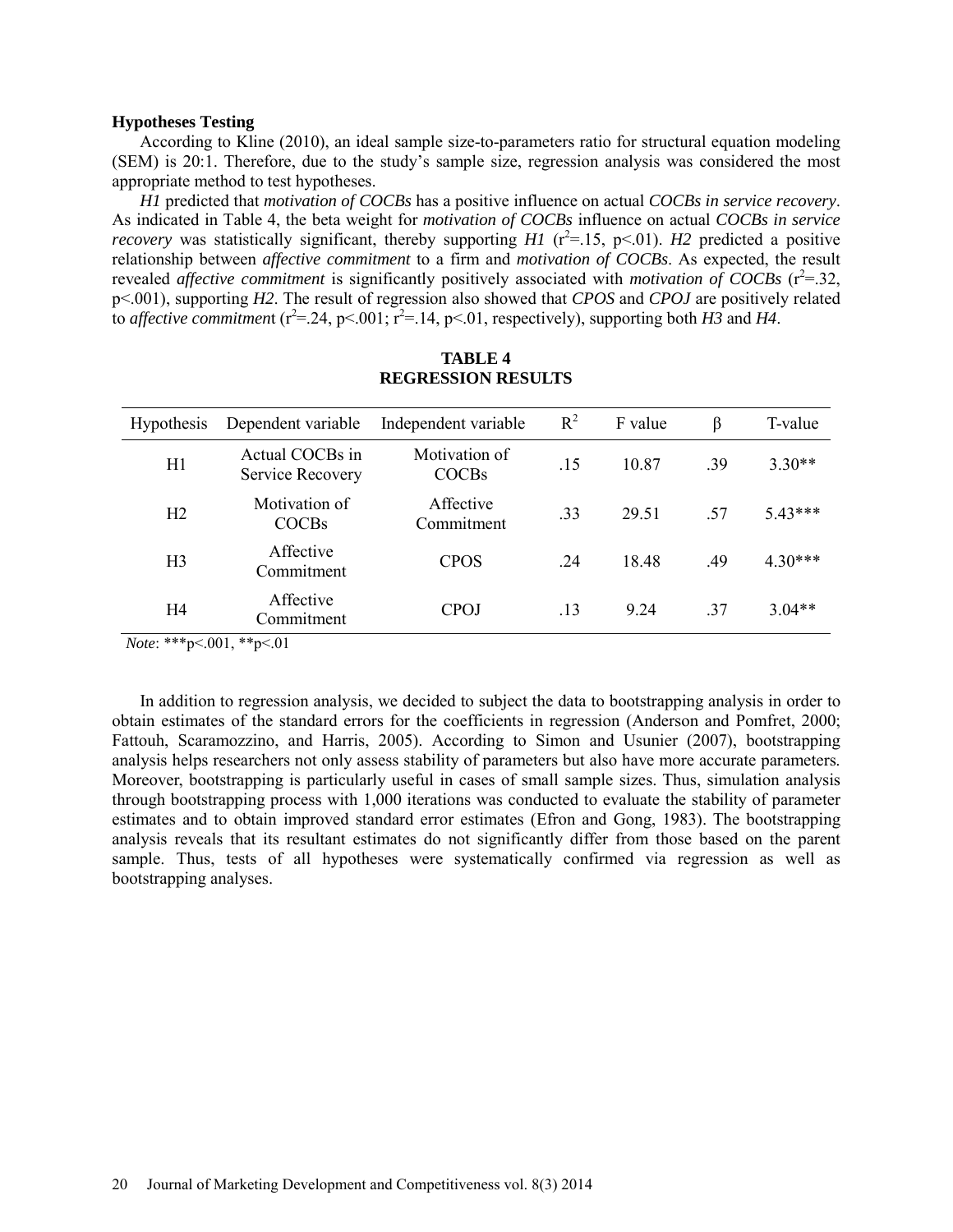| <b>Hypothesis</b> | Dependent<br>variable                         | Independent<br>variable       | β   | S.E. | Lower | Upper | P-value |
|-------------------|-----------------------------------------------|-------------------------------|-----|------|-------|-------|---------|
| H1                | <b>Actual COCBs</b><br>in Service<br>Recovery | Motivation of<br><b>COCBs</b> | .31 | .11  | .10   | .53   | .009    |
| H2                | Motivation of<br><b>COCBs</b>                 | Affective<br>Commitment       | .57 | .10  | .38   | .79   | .001    |
| H <sub>3</sub>    | Affective<br>Commitment                       | <b>CPOS</b>                   | .71 | .19  | .32   | 1.10  | .001    |
| H <sub>4</sub>    | Affective<br>Commitment                       | <b>CPOJ</b>                   | .52 | .18  | .19   | .90   | .005    |

**TABLE 5 REGRESSION ANALYSIS WITH 1,000 BOOTSTRAPPING REPLICATIONS**

*Note*: Bias-correlated accelerated percentile method 95% confidence intervals

# **DISCUSSION AND IMPLICATION**

This research provides important empirical support in exploring the antecedents of COCBs in service recovery. As social exchange theory in the organizational literature suggests, when people perceive support and/or justice from the organization, they are more likely to feel affective commitment toward the organization. Moreover, the findings of this study reveal that consumers' affective commitment toward the service firm/retailer had a positive impact on their motivation to perform voluntary behaviors in general, which, in turn, encouraged them to co-participate, with the organization, a resolution to the firm's service deficiencies.

In addition, this study suggests that there are three modes by which consumers participate with firms in resolving the service failures via their suggestions, flexibility, and voicing behavior. Especially, when service failure occurs, customers may have more opportunities to participate in tasks or activities that help the service provider or retailer. Thus, the findings of the current study revealed that customers voluntarily participate in organizational tasks when service failure occurs, providing service providers with constructive ideas and/or skills (suggestions), understanding occasions beyond service providers' control (flexibility), and informing service providers when customers have a problem or complaint (voicing behavior).

Given these empirical findings, even though the findings of current study were confirmed by the bootstrapping analysis, future research should replicate this study with a larger customer sample in order to build generalizability by confirming the consistency of the finding. In addition, further research can be conducted in different situations than service recovery to investigate whether other dimensions of COCBs (e.g., helping other customers and benevolent acts of service facilities) are applicable in different contexts. By applying a theory from organizational literature to the customer context, this study found CPOS and CPOJ as the antecedents of actual COCBs in service recovery. Moreover, the findings show that the impact of CPOS and CPOJ on actual COCBs in service recovery is mediated by affective commitment and COCBs' motivation. In addition to these findings, it is possible that future research can explore additional constructs of COCBs including antecedents, mediators, and moderators.

Given the results, marketers should think of their customers as partial employees to provide value to the organizations in regards to their ability to provide knowledge or skills in resolving service failures. Additionally, marketers need to understand that COCBs can be derived from affective commitment through perceived support and/or justice. Thus, they should maintain relationships with customers accordingly in order to facilitate customers' positive perceptions and affect.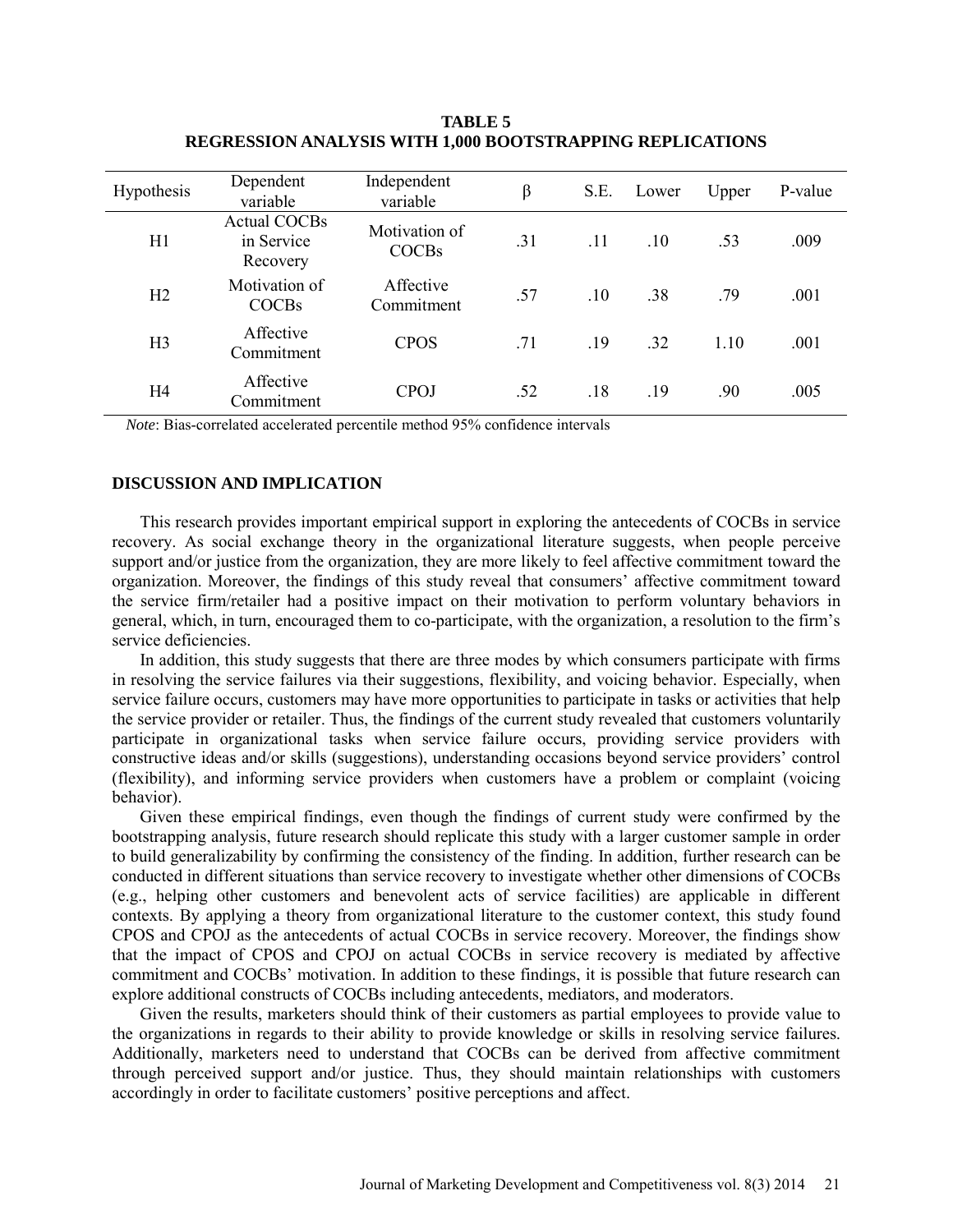### **REFERENCES**

- Allen, N.J. & Meyer, J.P. (1990). The measurement and antecedents of affective, continuance, and normative commitment to the organization. *Journal of Occupational Psychology,* 63, 1-18.
- Ambrose, M.L. & Schminke, M. (2009). The role of overall justice judgments in organizational justice research: A test of mediation. *Journal of Applied Psychology*, 94, 491-500.
- Anderson, K. & Pomfret, R. (2000). Living standards during transition to a market economy: The Kyrgyz Republic in 1993 and 1996. *Journal of Comparative Economics*, 28, (3), 502-523.
- Bettencourt, L.A. (1997). Customer voluntary performance: customers as partners in service delivery. *Journal of Retailing,* 73, (3), 383-406.
- Bettencourt, L.A., Ostrom, A.L., Brown, S.W., & Roundtree, R.I. (2002). Client co- production in knowledge-intensive business services. *California Management Review,* 44, 100-128.
- Bies. R.J. & Moag, J.F. (1986). *Interactional justice: Communication criteria of fairness*. In R.T. Lewicki, B.H. Sheppard, & M.H. Bazerman (Eds.), Research on negotiations in organizations, 1, 43-55. Greenwich, CT: JAI Press.
- Blau, P.M. (1964). *Exchange and power in social life*. New York: Wiley.
- Blodgett, J.G., Granbois, D.H., & Walters, R.G. (1993). The effects of perceived justice on negative word-of-mouth and repatronage intentions. *Journal of Retailing,* 69, 399-428.
- Bolino, M.C., Turnley, W.H., & Bloodgood, J.M. (2002). Citizenship behavior and the creation of social capital in organizations. *Academy of Management Review,* 27, 505–522.
- Bove, L.L., Pervan, S.J., Beatty, S.E., & Shiu, E. (2009). Service worker role in encouraging customer organizational citizenship behaviors. *Journal of Business Research,* 62, (7), 698-705.
- Bowen, D, Schneider, B., & Kim, S. (2000). *Shaping service cultures through strategic human resource management*, in T. Swartz and D. Iacobucci (eds.) Handbook of Services Marketing and Management, London: Sage, 439-454.
- Buttgen, M., Schumann, J., & Ates, Z. (2012). Service locus of control and customer coproduction. *Journal of Service Research,* 15, (2), 166-181.
- Carmeli, A. (2005). Perceived external prestige, affective commitment, and citizenship behaviors. *Organization Studies,* 26, 443-64.
- Dellande, S., Gilly, M.C., & Graham, J.L. (2004). Gaining compliance and losing weight: The role of the service provider in health care services. *Journal of Marketing,* 68, 78-91.
- Dong, B., Evans, K.R., & Zou, S. (2008). The effects of customer participation in co-created service recovery. *Journal of the Academy of Marketing Science,* 36, (1), 123-137.
- Efron B, & Gong G. (1983). A leisurely look at the bootstrap, the jackknife, and cross-validation. *American Statistician,* 37, (1), 36-48.
- Eisenberger, R., Huntington, R., Hutchison, S., & Sowa, D. (1986). Perceived organizational support. *Journal of Applied Psychology,* 71, 500-507.
- Ennew, C.T. & Binks, M.R. (1999). Impact of participative service relationships on quality, satisfaction, and retention: An exploratory study. *Journal of Business Research,* 46, 121-132.
- Emerson, R. (1976). Social exchange theory, *Annual Review of Sociology,* 2, 335-362.
- Fattouh, B., Scaramozzino, P., & Harris, L. (2005). Capital structure and the South Korean crisis: a quantile regression approach. *Journal of Development Economics,* 76, (1), 231–250.
- Finkelstein, M. (2008). Predictors of volunteer time: The changing contributions of motive fulfillment and role identity. *Social Behavior and Personality,* 36, (10), 1353-1364.
- Foa, U.G. & Foa, E.B. (1980). *Resource theory: Interpersonal behavior as exchange*. In K.S. Gergen, M.S. Greenberg, and R.H Willis (Eds.), Social exchange: Advances in theory and research (77- 94). New York: Plenum Press.
- Gefen, D. & Ridings, C.M. (2002). Implementation team responsiveness and user evaluation of customer relationship management: A quasi-experimental design study of social exchange theory. *Journal of Management Information Systems,* 19, (1), 47-69.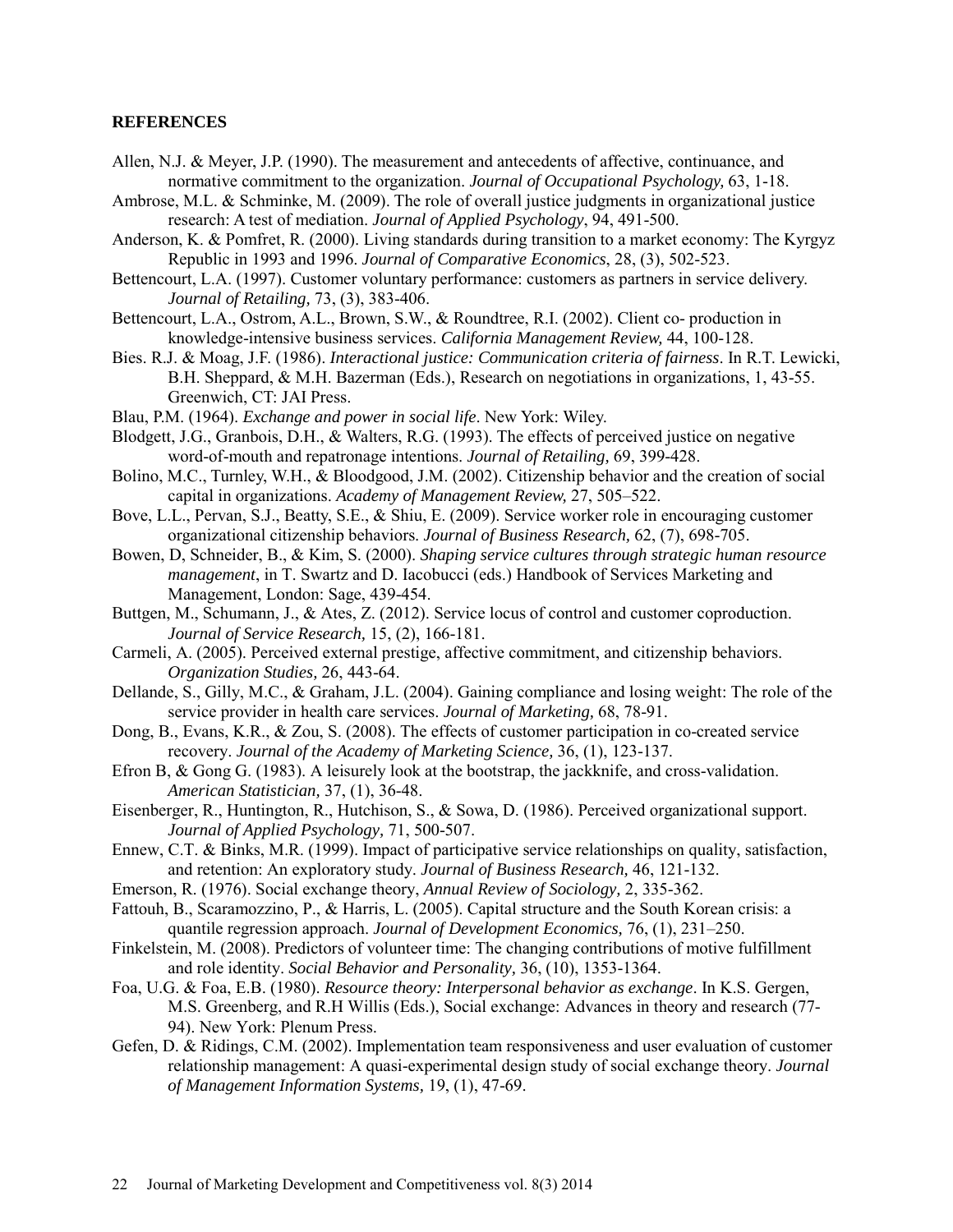- Greenberg, J. (1993). Stealing in the name of justice: Informational and interpersonal moderators of theft reactions to underpayment inequity. *Organizational Behavior and Human Decision Processes,*  54, 81-103.
- Gronroos, C. (1988). Service quality: The six criteria of good perceived service quality. *Review of Business,* 9, 10-13.
- Groth, M. (2005). Customers as good soldiers: Examining citizenship behaviors in Internet service deliveries. *Journal of Management,* 31, (7), 7-27.
- Keh, H.T. & Teo, C.W. (2001). Retail customers as partial employees in service provision: A conceptual framework. *International Journal of Retail and Distribution Management,* 29, (8), 370-378.
- Kelley, S.W., Donnelly, Jr. J.H., & Skinner, S.J. (1990). Customer participation in service production and delivery. *Journal of Retailing,* 66, (3), 315-335.
- Lavelle, J.J., Rupp, D.E., & Brockner, J. (2007). Taking a multifoci approach to the study of justice, social exchange, and citizenship behavior: The target similarity model. *Journal of Management,*  33, 841-866.
- Lind, E.A. & Tyler, T.R. (1988). *The social psychology of procedural justice*. New York: Plenum Press.
- Lusch, R.F. & Vargo, S.L. (2006). Service-dominant logic: Reaction, reflections, and refinements. *Marketing Theory,* 6, (3), 281-288.
- Matos, C.A. de, Rossi, C.A. Veiga, R.T., & Vieira, V.A. (2009). Consumer reaction to service failure and recovery: The moderating role of attitude toward complaining. *Journal of Services Marketing,* 23, 462-475.
- Meyer, J.P., Allen, N.J., & Smith, C.A. (1993). Commitment to organizations and occupations: Extension and test of a three-component conceptualization. *Journal of Applied Psychology,* 78, 538-551.
- Meyer, J.P., Stanley, D.J., Herscovitch, L., & Topolnytsky, L. (2002). Affective, continuance, and normative commitment to the organization: A meta-analysis of antecedents, correlates, and consequences. *Journal of Vocational Behavior,* 61, 20-52.
- Mitchell, T.R. (1982). Motivation: New directions for theory, research, and practice. *The Academy of Management Review,* 7, (1), 80-88.
- Moorman, R.H. (1991). Relationship between organizational justice and organizational citizenship behaviors: Do fairness perceptions influence employee citizenship?. *Journal of Applied Psychology,* 76, (6), 845-855.
- Olorunniwo, F., Hsu, M.K., & Udo, G. (2006). Service quality, customer satisfaction, and behavioral intentions in the service factory. *The Journal of Service Marketing,* 20, (1), 59-72.
- O'Reilly, C.A. & Chatman, J.A. (1986). Organizational commitment and psychological attachment: The effects of compliance, identification and internalization on prosocial behavior. *Journal of Applied psychology,* 71, 492-499.
- Organ, D.W. (1990). *The motivational basis of organizational citizenship behavior*. In B.M. Staw and L.L. Cummungs (Eds.), Research in organizational behavior, 12, 43-72. Greenwich, CT: JAI.
- Rhoades, L. & Eisenberger, R. (2002). Perceived organizational support: A review of the literature. *Journal of Applied Psychology,* 87, 698-714
- Rioux, S. & Penner, L.A. (2001). The causes of organizational citizenship behavior: A motivational analysis. *Journal of Applied Psychology,* 86, 1306-1314.
- Roggeveen, A.L., Tsiros, M., & Grewal, D. (2011). Understanding the co-creation effect: when does collaborating with customers provide a lift to service recovery?. *Journal of the Academy Marketing Science,* 40, 771-790.
- Rupp, D.E. & Cropanzano, R. (2002). The mediating effects of social exchange relationships in predicting workplace outcomes from multifoci organizational justice. *Organizational Behavior and Human Decision Processes,* 89, 925-946.
- Shore, L., Tetrick, L.E., Lynch, P., & Barksdale, K. (2006). Social and economic exchange: Construct development and validation. *Journal of Applied Social Psychology,* 36, (4), 837-867.
- Simon, C.J., & M.W. Sullivan. 1993. The measurement and determinants of brand equity: A financial approach. *Marketing Science,* 12, (1), 28-52.